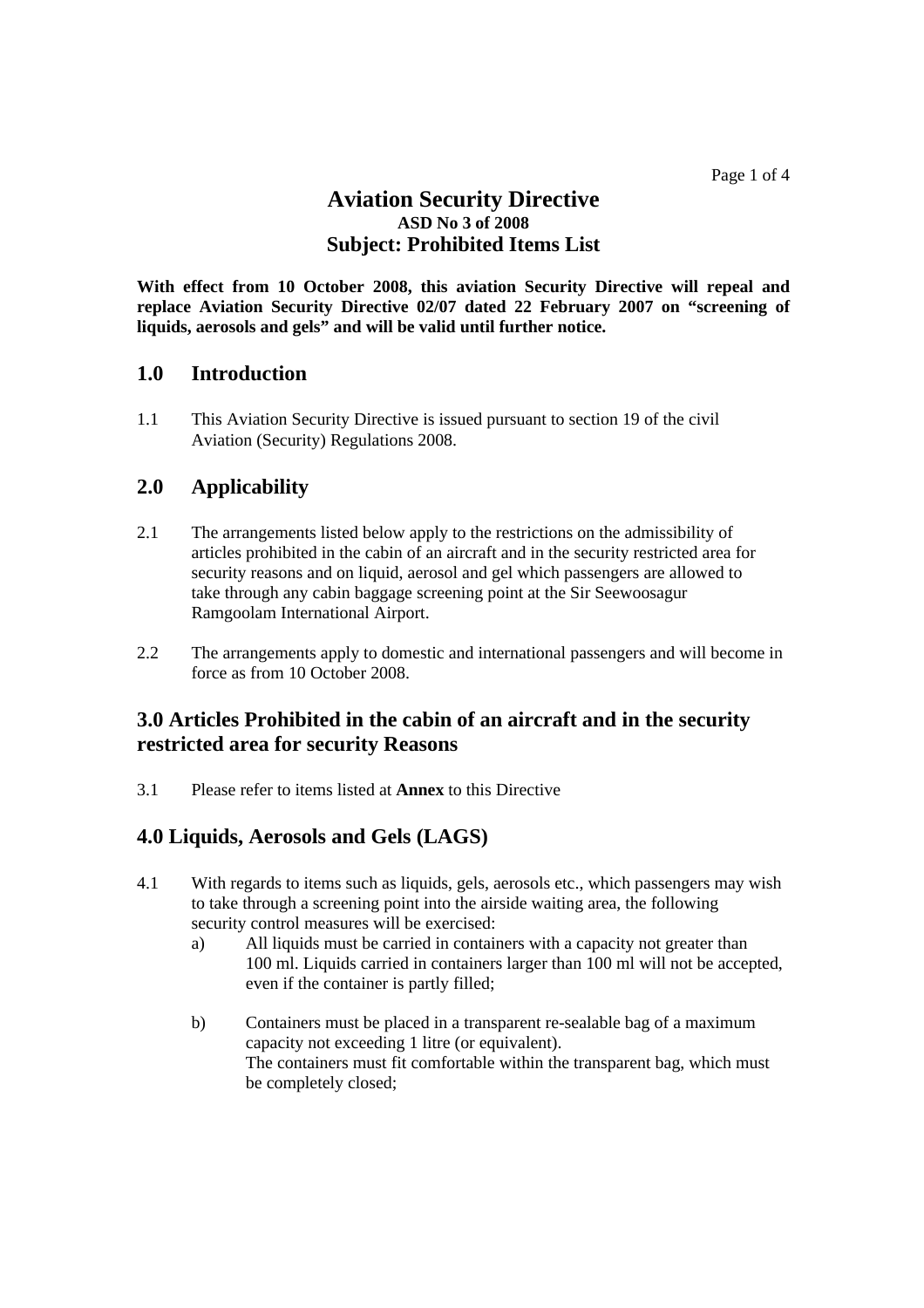- c) The plastic bag must be presented for visual examination at the screening point. Only one transparent plastic bag per passenger will be permitted.
- d) Exemptions apply:
	- (i) to medications, baby milk/ foods and special dietary requirements. An appropriate and proportionate means of verifying the nature of such liquids may be required; and
	- (ii) in respect of liquids purchased at the airport duty free shops on the condition that the liquid is packed in a sealed bag that is both temper-evident and displays satisfactory proof of purchase at airport duty free shops, on the day(s) of the journey.
- e) To facilitate screening and avoid a cluttered x-ray machine, such plastic bags containing liquid containers must be presented separate from other cabin baggage, coats and jackets or laptops for x-ray screening.
- 4.2 These measures should not result in the improper placing of dangerous goods in the hold, thereby compromising airside safety.
- 5.0 Transit passengers
- 5.1 Aircraft operators are required to inform passengers in transit that purchases of liquid items may be confiscated at transfer airports.

### **Issued by the Department of Civil Aviation, Mauritius. ASD 03/2008 Dated 25 September 2008**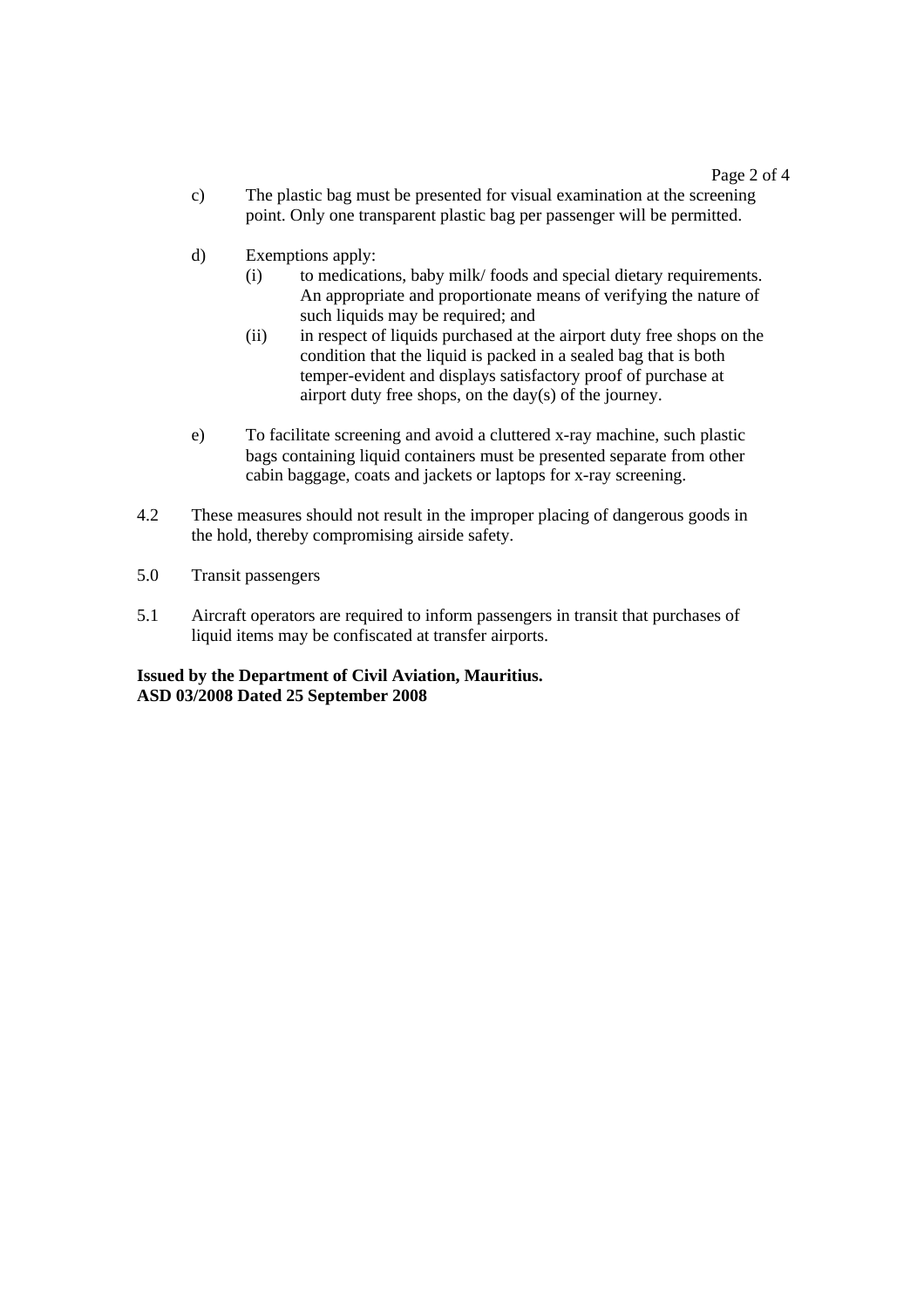#### **ANNEX** TO ASD **03/2008** Dated **25** September 2008

#### **ARTICLES PROHIBITED IN THE CABIN OF AN AIRCRAFT AND IN THE SECURITIY RESTRICTED AREA FOR SECURITY REASONS**

#### **A) GUNS, FIREARMS AND OTHER DEVICES THAT DISCHARGE PROJECTILES**

Devices designed to cause serious injury by discharging a projectile, or capable of being mistaken for such devices, jacluding:

- Firearms of all types, including pistols, revolvers, rifles, shotguns

Toy guns, replicas and imitation firearms capable of being mistaken for real weapons Component parts of firearms (excluding telescopic sights)

Compressed air and CO<sub>2</sub> guns, including pistols, pellet guns, rifles and ball bearing guns

- Signal flare pistols and starter pistols
- Bows, cross bows and arrows
- Harpoon guns and spear guns
- Slingshots and catapults

### **B) STUNNING DEVICES**

Devices designed specifically to stun or immobilize, including:

- Devices for shocking, such as stun guns (e.g teasers) and stun batons
- Animal stunners and animal killers
- Disabling and incapacitating chemicals, gases and sprays, such as mace, pepper or capsicum spray, tear gas, acid sprays and animal repellent sprays

## **C) OBJECTS WITH SHARP POINTS OR SHARP EDGES**

Objects with a sharp point or sharp edge capable of being used to cause serious injury, including:

- Items designed for chopping, such as axes, hatchets and cleavers
- Ice axes and ice picks
- Razor blades, box cutters
- Knives with blades of more than 6cm
- Scissors with blades of more than 6cm as measured from the fulcrum
- Martial arts equipment with sharp points or sharp edges
- Swords and sabers

### **D) WORKERS TOOLS**

Tools capable of being used either to cause serious injury or to threaten the safety of aircraft, including

- Crowbars
- Drills and drill bits, including cordless portable power drills Tools with blades or shafts more than 6cm capable of use as weapons, such as screwdrivers, chisels
- Saws, including cordless portable power saws
- Blowtorches
- Bolt guns and nail guns